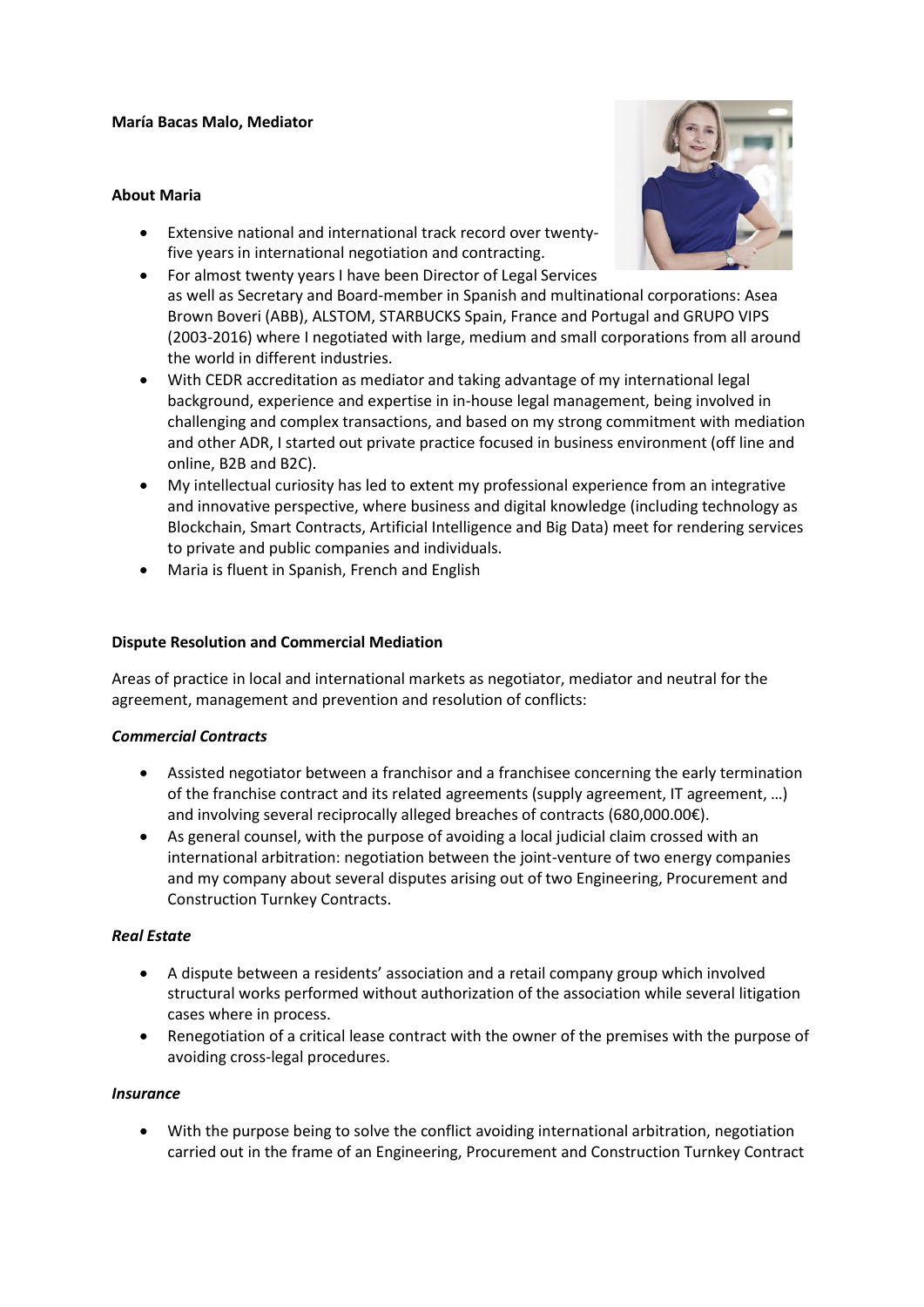among the Bahamian Electricity Company, final client, the banks, insurers and the main contractor, who was my employer (1,100,000.00€).

• Assisted between a customer and a restaurant tenant company in a controversy arising out of a severe problem affecting the customer's daughter who suffers celiac disease. A celiac association is also involved in the conflict.

## *Partnership & Shareholder*

• Designated as mediator by a partner of two engineering companies holding 50% stake who is in dispute with the other partner.

### *Institutional and Public Law matters*

- Assisted between the association of organized restaurant corporations in Spain and two different administrations in Madrid (at local and regional levels) regarding:
	- o several controversies concerning town planning, health and safety and environmental issues,
	- o criteria for the application of the law in terms of inspections, and
	- o the search of consensus on legal vacuum.
- Co-mediation with Gerard Khoshnaw (CEDR mediator) in a dispute arising out of several agreements between NHS and a private company in UK.

### *Workplace & Employment*

• Designated mediator by an international organisation through CEDR for an ongoing mediation case.

### *Other Contentious and Legal experience includes:*

- New Technologies. Franchising, licensing, technology and know-how transfer agreements, distribution, etc.
- Intellectual Property Rights
- Corporate Law (company law, M&A, corporate governance & compliance, shareholders agreements and business family transactions, …).
- Workplace & Employment. Commercial Law and general contracting disputes (procurement, logistics, etc.).
- Real Estate, property and leasing.
- Construction and Engineering Law.
- Industrial Insurance, political and commercial risk insurance, D&O and personal insurance).

#### **Mediation Style and Feedback**

Maria aims to connect with every client, listening to them, and communicating with them in their entrepreneurial language, understanding their needs, interests and objectives and legally protecting their business project and financial profit.

Her interventions adapt to the clients, their environments and challenges by means of alternative solutions and a comprehensive vision of all elements involved in (financial, commercial, operational, personal, social, reputational, etc.).

• *"María is very keen of connecting people and multi-cultural teams together for the long term, creating, powering and enhancing the growth of individuals."*